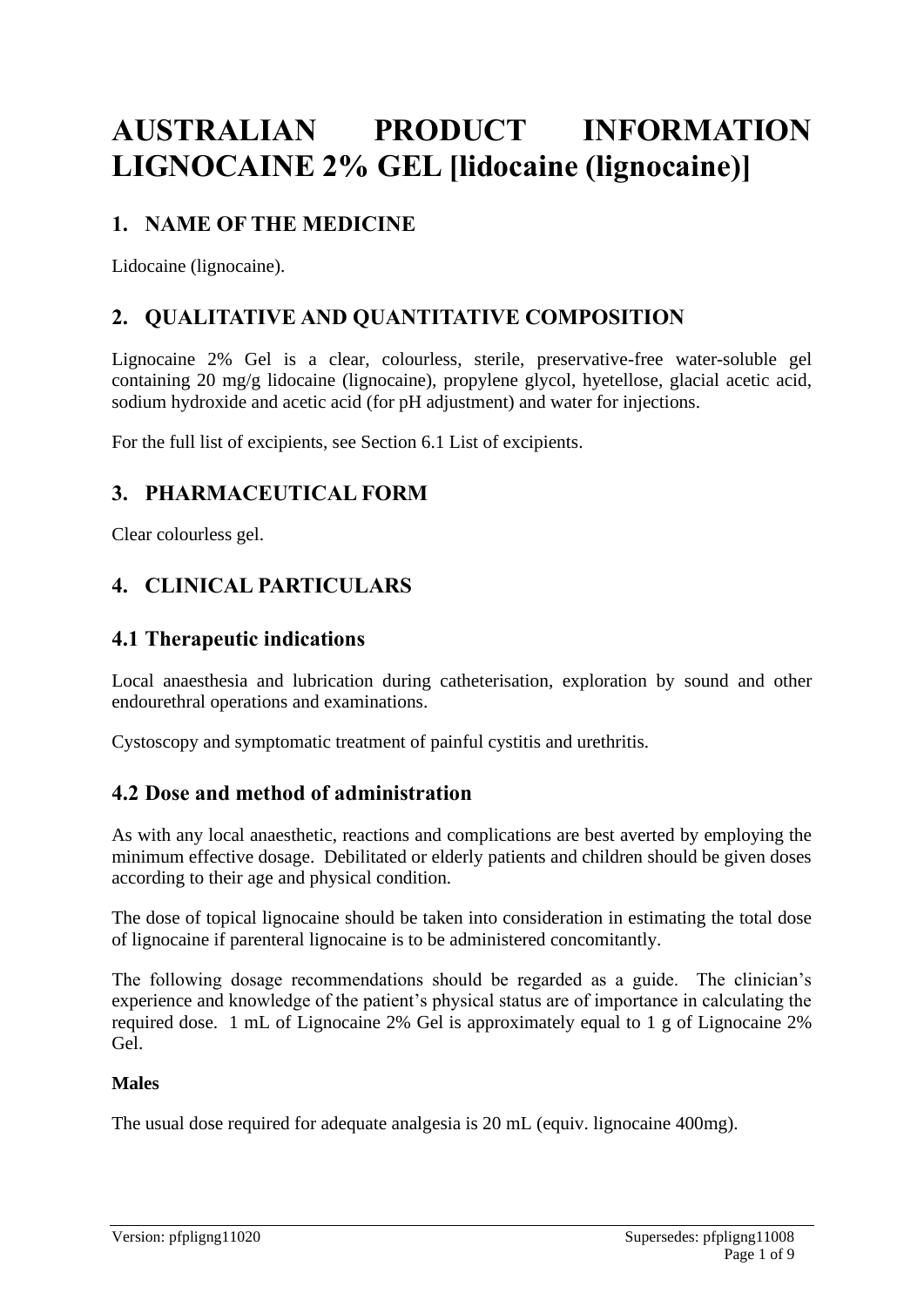The gel is instilled slowly into the urethra until it reaches the external sphincter, proximal to the prostate, where a certain resistance is felt. Compression is then applied for several minutes at the corona. The remaining gel is administered, filling the length of the urethra.

For procedures such as sounding or cystoscopy, a larger quantity of gel (up to 40 mL) may be required. This amount should be instilled in three to four portions and anaesthesia allowed to take effect for five to ten minutes before insertion of the instrument.

### **Females**

Instil 5 to 10 mL in small portions to fill the whole urethra. In order to obtain adequate anaesthesia, three to five minutes should be allowed prior to performing urological procedures.

### **Children**

In children under the age of 12 years up to 6 mg/kg can be used.

Single use only. Discard unused portion.

# **4.3 Contraindications**

Known hypersensitivity to amide type local anaesthetics or to any of the excipients.

# **4.4 Special warnings and precautions for use**

Not for injection.

### **Warning**

Excessive dosage, or short intervals between doses, can result in high serum levels of lignocaine or its metabolites and serious adverse effects, therefore the recommended dosage and administration guidelines should be strictly followed. Where possible the lowest dose that results in effective anaesthesia should be used to avoid high plasma levels and serious adverse effects.

#### **Dose reduction**

Care is required with debilitated, elderly, acutely ill patients and children who should be given reduced doses relative to their age and physical status.

#### **Excessive absorption**

As absorption from wound surfaces and mucous membranes is relatively high and tolerance to elevated blood levels varies with the status of the patient, use with caution in patients with severely traumatised mucosa and/or sepsis in the region of proposed application. If the dose or site of administration is likely to result in high blood levels, lignocaine, in common with other local anaesthetics, should be used with caution in patients with epilepsy, impaired cardiac conduction, bradycardia, impaired hepatic function, severe shock and patients with severe renal dysfunction.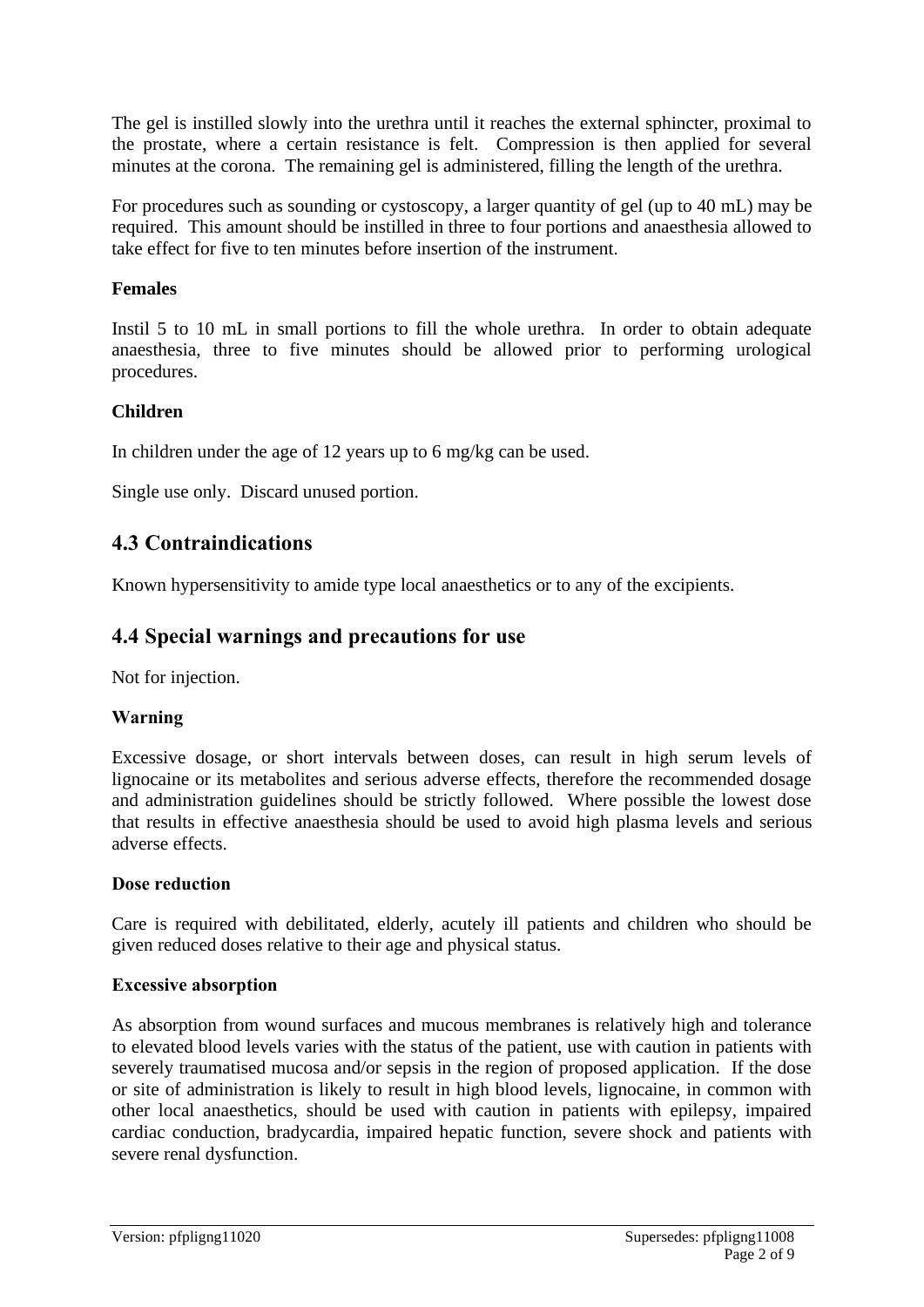### **Antiarrhythmic drugs class III**

Patients treated with antiarrhythmic drugs class III (e.g., amiodarone) should be kept under close surveillance and electrocardiogram (ECG) monitoring considered, since cardiac effects may be additive.

#### **Porphyric patients**

Lignocaine 2% Gel is probably porphyrogenic and should only be used on patients with acute porphyria where there are strong or urgent indications. Appropriate precautions should be taken for all porphyric patients.

#### **Use in the elderly**

Care is required with the elderly who should be given reduced doses relative to their age and physical status.

#### **Paediatric use**

Care is required with children who should be given reduced doses relative to their age and physical status.

#### **Effects on laboratory tests**

No data available.

### **4.5 Interactions with other medicines and other forms of interactions**

#### **Antiarrhythmic drugs**

Lignocaine should be used with caution in patients receiving antiarrhythmic drugs such as mexiletine, since the toxic effects are additive. Specific interaction studies with lignocaine and antiarrhythmic drugs class III (e.g., amiodarone) have not been performed, but caution is advised.

#### **Enzyme-inducing drugs**

Drugs that reduce the clearance of lignocaine (e.g., cimetidine or beta-blockers) may cause potentially toxic plasma concentrations when lignocaine is given in repeated high doses over a long time period. Caution should be taken if administered concurrently with lignocaine. However, such interactions should be of no clinical importance following short-term treatment with Lignocaine 2% Gel at the recommended dosage. Phenytoin and other antiepileptic drugs such as phenobarbitone, primidone and carbamazepine appear to enhance the metabolism of lignocaine but the significance of this effect is not known. Phenytoin and lignocaine have additive cardiac depressant effects.

### **4.6 Fertility, pregnancy and lactation**

#### **Effects on fertility**

No data available.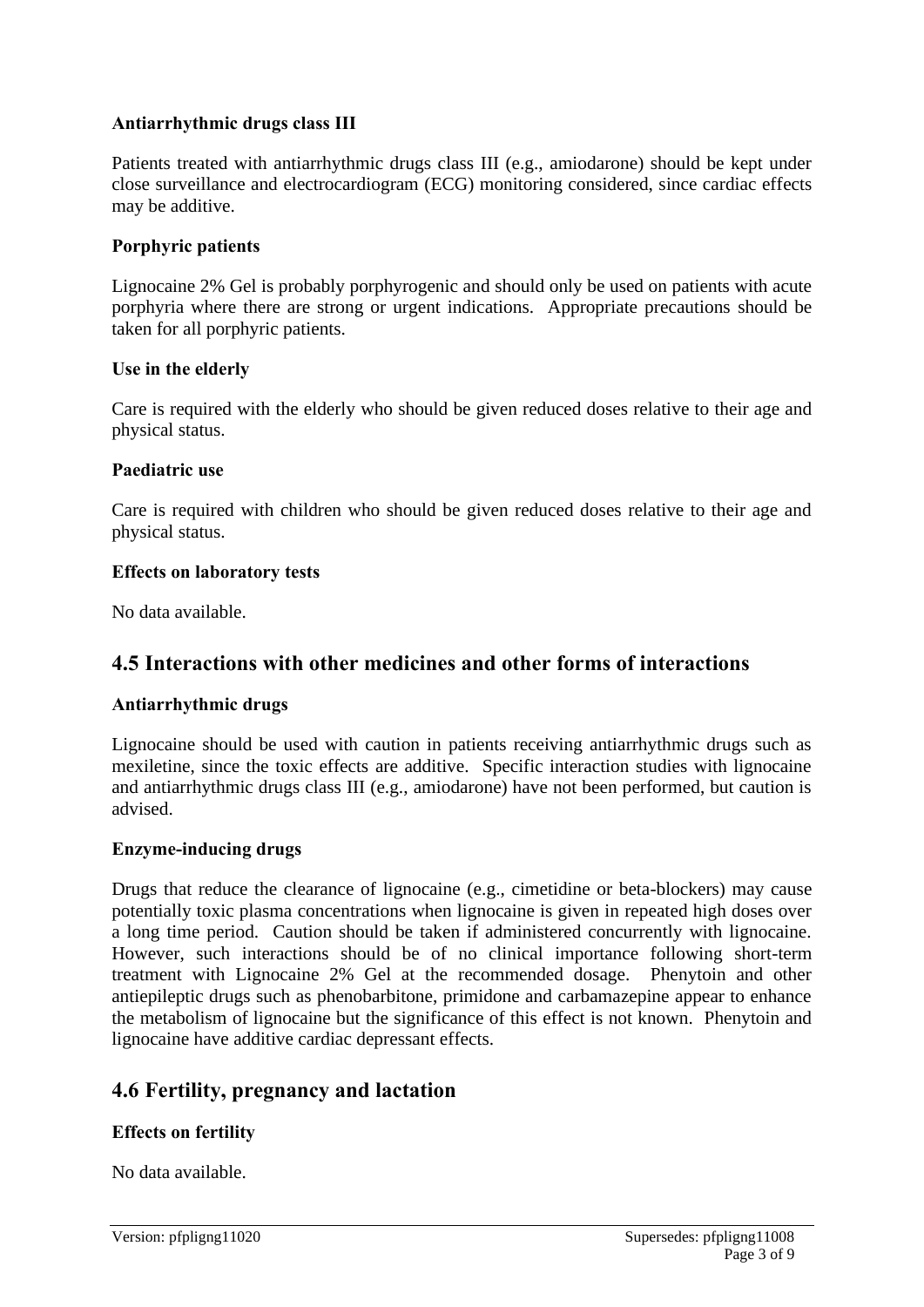### **Use in pregnancy – Pregnancy Category A**

Lignocaine crosses the placental barrier and may be taken up by fetal tissues. When used for surface anaesthesia, lignocaine blood levels following normal administration are low thus minimal drug is available for placental transfer. No specific disturbances to the reproductive process have so far been reported.

#### **Use in lactation**

Lignocaine enters the breast milk, but in such small quantities at therapeutic dose levels that there is generally no risk when breastfeeding.

### **4.7 Effects on ability to drive and use machines**

Depending on the dose administered, local anaesthetics may have a very mild effect on mental function and may temporarily impair locomotion and coordination.

### **4.8 Adverse effects (undesirable effects)**

Systemic adverse reactions are rare and may result from high plasma levels due to excessive dosage or rapid absorption, or from hypersensitivity, idiosyncrasy or reduced tolerance on the part of the patient. Such reactions are systemic in nature and involve the central nervous and/or cardiovascular systems.

#### **Central nervous system**

CNS reactions are excitatory and/or depressant and may be characterised by lightheadedness, nervousness, apprehension, euphoria, confusion, dizziness, drowsiness, tinnitus, blurred vision, vomiting, sensation of heat, cold or numbness, twitching, tremors, convulsions, unconsciousness and possibly respiratory arrest. The excitatory reactions may be very brief or may not occur at all, in which case the first manifestations of toxicity may be drowsiness, progressing to unconsciousness and respiratory arrest. Drowsiness following administration of lignocaine is usually an early sign of a high blood level of the drug and may occur as a result of rapid absorption.

#### **Cardiovascular**

Cardiovascular reactions are depressant and may be characterised by hypotension, myocardial depression, bradycardia and possibly cardiac arrest.

#### **Allergic reactions**

Allergic reactions may occur as a result of sensitivity either to the local anaesthetic agent or to other ingredients in the formulation. Allergic reactions as a result of sensitivity to lignocaine are rare. The detection of sensitivity by skin testing is of doubtful value. The extremely rare cases of allergy to local anaesthetic preparations have included bronchospasm, chest pain, dyspnoea, pruritus, rash, oedema, rhinitis, increased sweating, urticaria, sleepiness, dizziness, paraesthesia and, in the most severe instances, anaphylactic shock.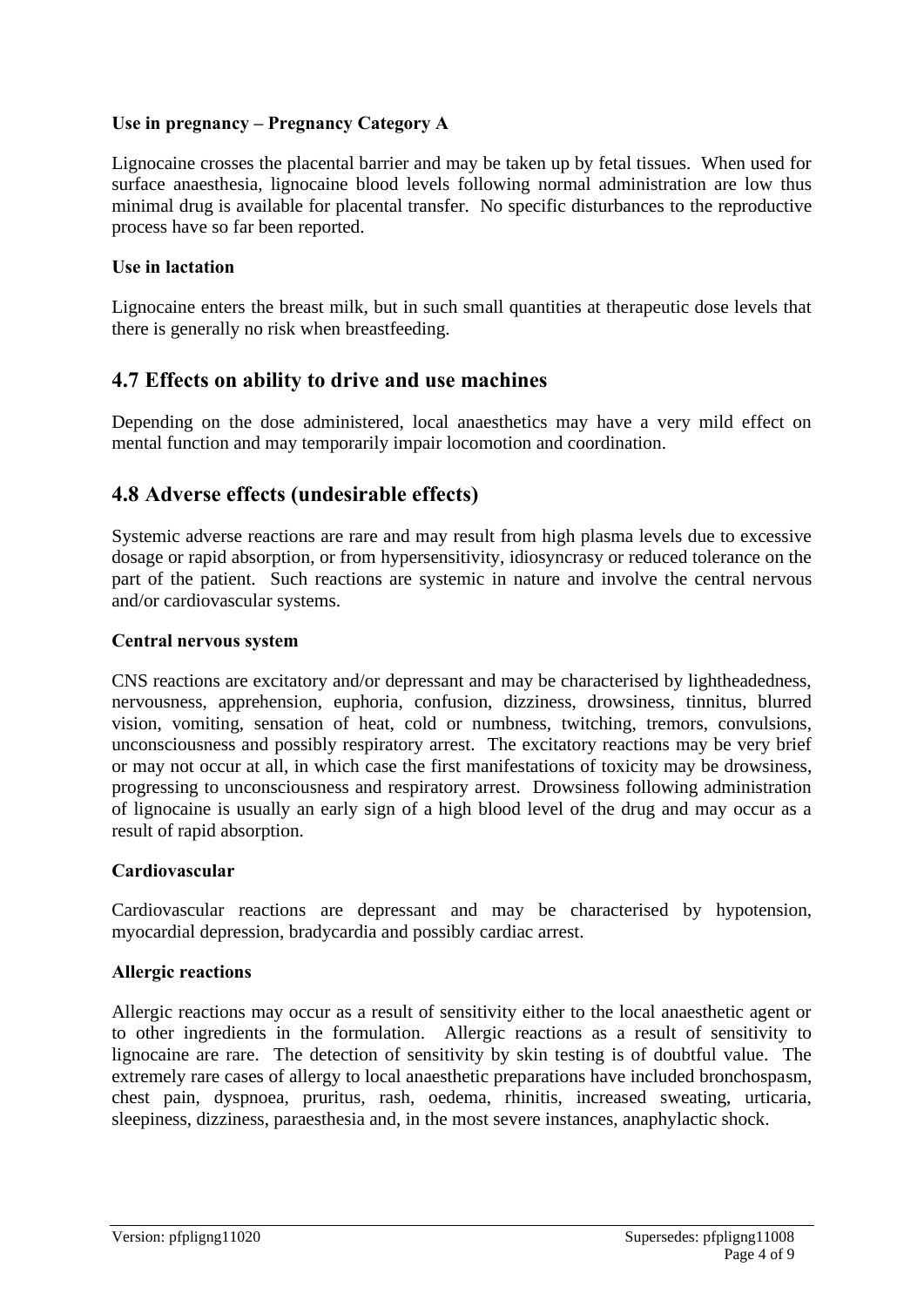#### **Effects on the blood**

Methaemoglobinaemia may occur, probably due to the metabolism of lignocaine to an aniline-like structure. Infants (during the first 3 months of life) are particularly susceptible to induced methaemoglobinaemia, probably due to their limited enzyme capacity.

#### **Reporting suspected adverse effects**

Reporting suspected adverse reactions after registration of the medicinal product is important. It allows continued monitoring of the benefit-risk balance of the medicinal product. Healthcare professionals are asked to report any suspected adverse reactions at [www.tga.gov.au/reporting-problems.](http://www.tga.gov.au/reporting-problems)

### **4.9 Overdose**

Lignocaine is absorbed from mucous membranes and serious toxicity has been reported following the use of lignocaine preparations for urethral anaesthesia. Lignocaine intoxication affects the CNS and cardiovascular system. Overdose symptoms include: severe hypotension, asystole, bradycardia, apnoea, cardiac arrest, respiratory arrest, seizures, coma and possibly death.

### **Management of local anaesthetic emergencies**

The first consideration is prevention, which is best accomplished by careful and constant monitoring of cardiovascular and respiratory vital signs and the patient's state of consciousness after each local anaesthetic administration. At the first sign of change, oxygen should be administered.

#### **Treatment**

If convulsions occur, immediate attention is required for the maintenance of a patent airway and assisted or controlled ventilation with oxygen. Adequacy of the circulation should then be evaluated, bearing in mind that drugs used to treat convulsions depress the circulation when administered intravenously.

Should convulsions persist despite adequate respiratory support, and if the status of the circulation permits, appropriate anticonvulsant medication such as an ultrashort acting barbiturate (e.g., thiopentone) or a benzodiazepine (e.g., diazepam) may be administered intravenously.

Hypotension may be initially managed by the use of intravenous fluids and by vasopressors if the problem persists.

Dialysis is of negligible value in the treatment of acute overdosage with lignocaine.

For information on the management of overdose, contact the Poisons Information Centre on 13 11 26 (Australia).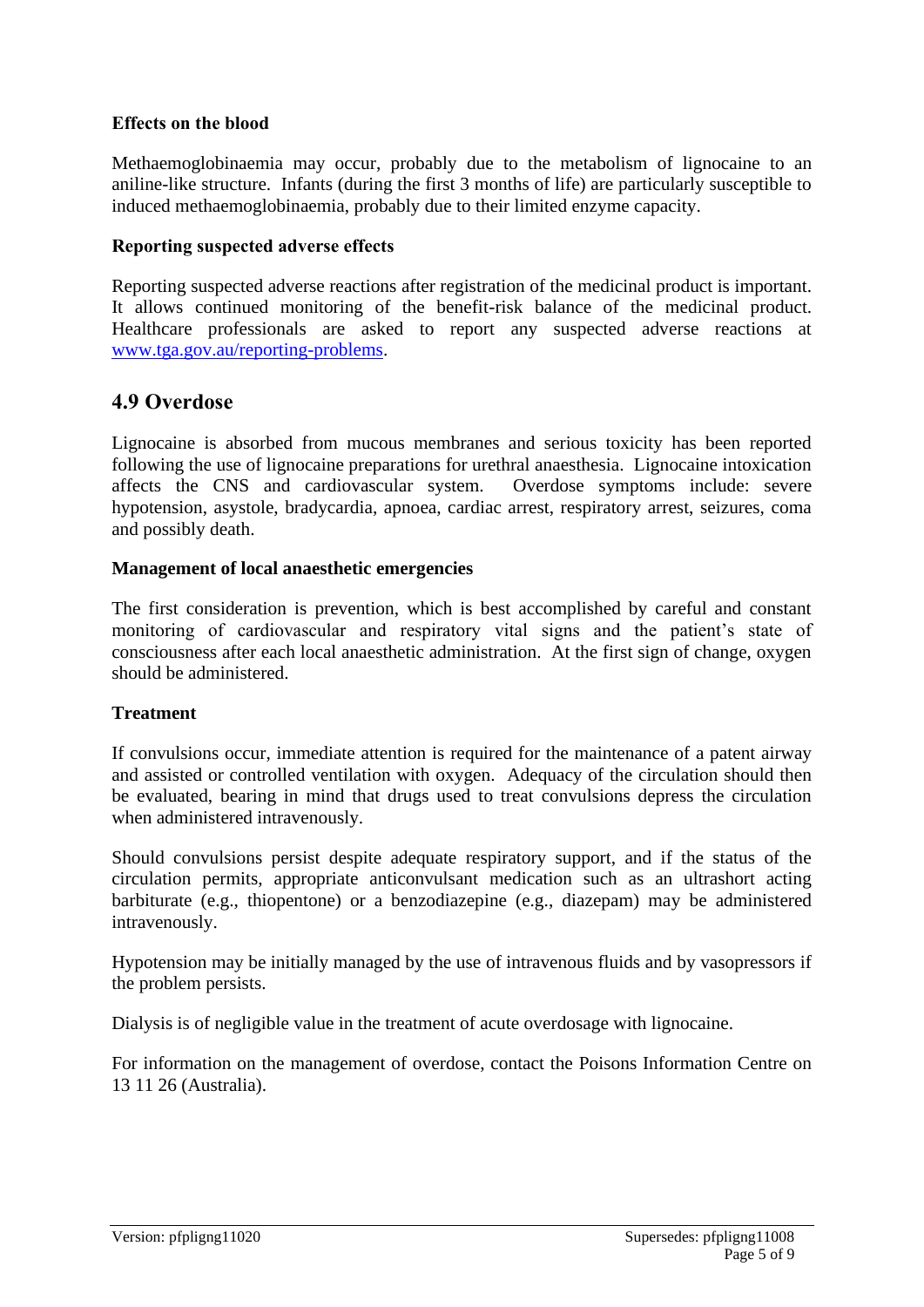# **5. PHARMACOLOGICAL PROPERTIES**

# **5.1 Pharmacodynamic properties**

### **Mechanism of action**

Local anaesthetic/anti-arrhythmic.

Lignocaine is a local anaesthetic of the amide type. It produces a reversible loss of sensation by preventing or diminishing the conduction of sensory nerve impulses near the site of application.

#### **Clinical trials**

No data available.

# **5.2 Pharmacokinetic properties**

### **Absorption**

Lignocaine is readily absorbed from mucous membranes and damaged skin producing rapid, local anaesthesia in these areas. Absorption from intact skin is poor. The rate of absorption and amount of dose absorbed is dependent upon concentration, the total dose administered, the specific site of application and the duration of exposure.

#### **Metabolism**

Lignocaine is metabolised rapidly by the liver, with both metabolites and unchanged drug excreted by the kidney. Approximately 90% of lignocaine is excreted as metabolites and less than 10% is excreted as unchanged drug. Excessive blood levels of lignocaine may cause changes in cardiac output, total peripheral resistance and mean arterial pressure. These changes may be attributed to a direct depressant effect of the anaesthetic agent on various components of the cardiovascular system. The pharmacological/toxicological actions of the metabolites are similar to, but less potent than those of lignocaine.

### **Distribution**

The plasma binding of lignocaine is dependent on drug concentration, and the fraction bound decreases with increasing concentration. At concentrations of 1 to 4 microgram free base/mL, 60 to 80% of lignocaine is protein-bound. Binding is also dependent on the plasma concentrations of the alpha<sub>1</sub>-acid glycoprotein. Lignocaine crosses the blood brain and placental barriers.

### **Excretion**

Studies of lignocaine metabolism following IV bolus injection have shown that the elimination half-life is usually 1.5 to 2 hours. The half-life may be doubled in patients with hepatic dysfunction. Renal dysfunction does not affect lignocaine kinetics, but may increase the accumulation of metabolites.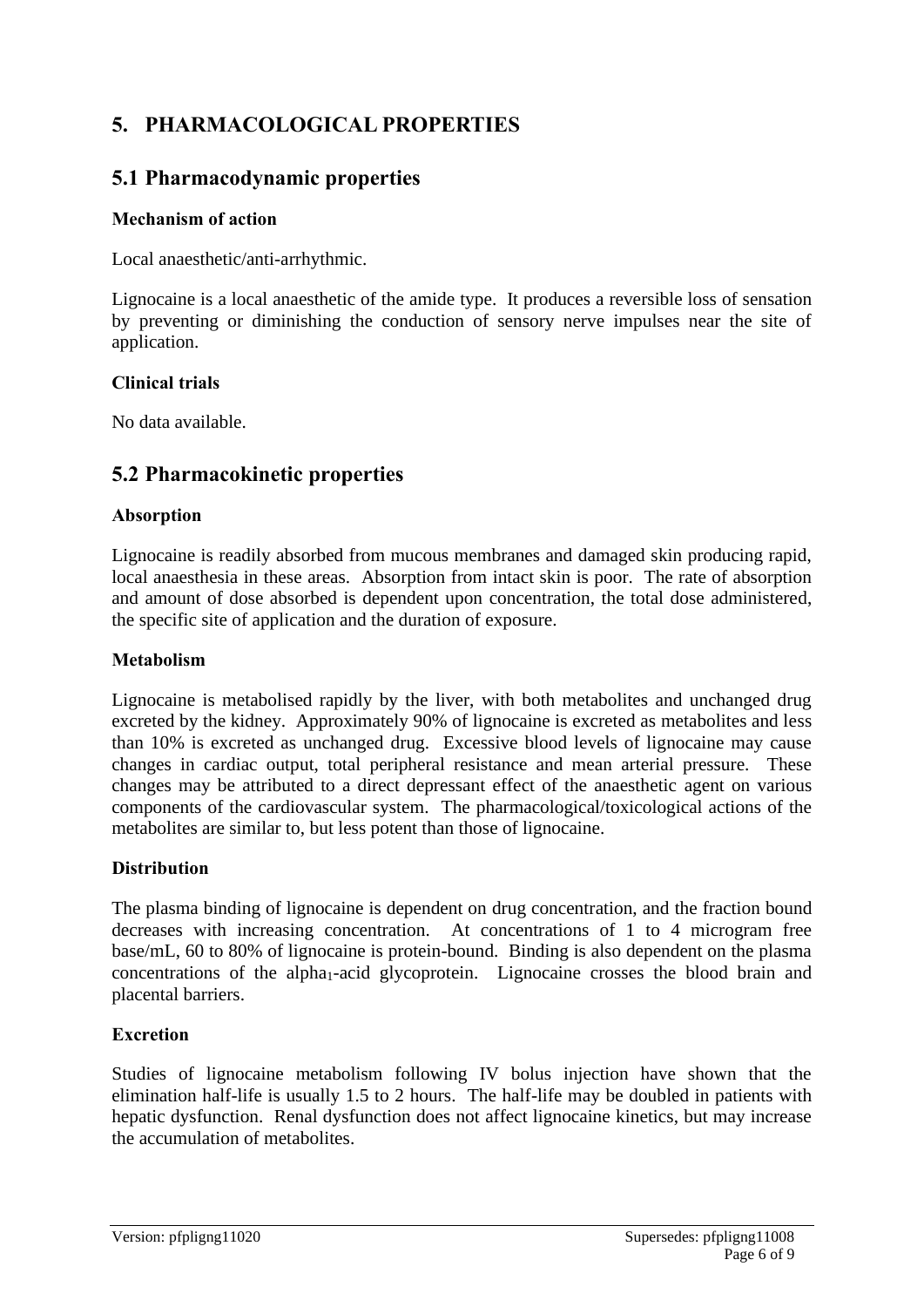Acidosis and the use of CNS stimulants and depressants affect the CNS levels of lignocaine required to produce systemic effects. Adverse reactions become increasingly apparent with venous plasma levels above 6.0 microgram free base/mL.

# **5.3 Preclinical safety data**

### **Genotoxicity**

Genotoxicity tests with lignocaine are inconclusive. In genotoxicity studies, a metabolite of lignocaine, 2,6-xylidine, showed evidence of activity in some tests but not in other tests. This metabolite has been shown to have carcinogenic potential (nasal and subcutaneous tumours) in preclinical toxicological studies evaluating chronic exposure.

### **Carcinogenicity**

No data available.

# **6. PHARMACEUTICAL PARTICULARS**

### **6.1 List of excipients**

Acetic acid

Glacial acetic acid

Hyetellose

Propylene glycol

Sodium hydroxide

Water for injections

### **6.2 Incompatibilities**

Incompatibilities were either not assessed or not identified as part of the registration of this medicine.

### **6.3 Shelf life**

In Australia, information on the shelf life can be found on the public summary of the Australian Register of Therapeutic Goods (ARTG). The expiry date can be found on the packaging.

### **6.4 Special precautions for storage**

Store below 30˚C.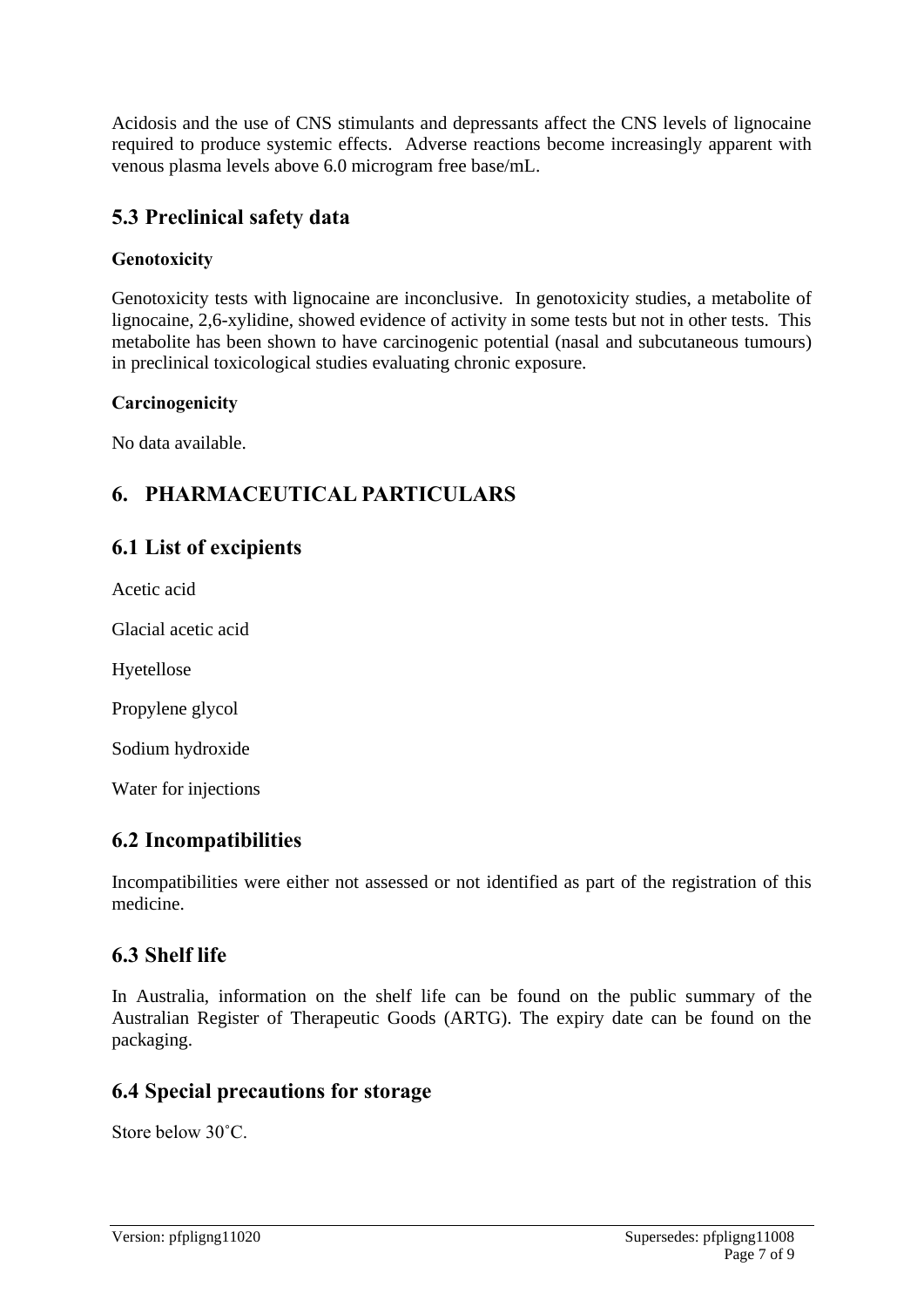# **6.5 Nature and contents of container**

Lignocaine 2% Gel 10 g is supplied in a plastic syringe with an applicator nozzle for easy application. It is contained in an outer, sterile bag to allow assembly of syringe and nozzle under aseptic conditions.

Pack size: 10 syringes.

# **6.6 Special precautions for disposal**

In Australia, any unused medicine or waste material should be disposed of in accordance with local requirements.

# **6.7 Physicochemical properties**

### **Chemical structure**



Molecular formula:  $C_{14}H_{22}N_2O$ 

Molecular weight: 234.3

Lignocaine is 2-(diethylamino)-*N*-(2,6-dimethylphenyl) acetamide. It is a white to almost white crystalline powder that is practically insoluble in water, very soluble in alcohol and in methylene chloride.

### **CAS number**

137-58-6

# **7. MEDICINE SCHEDULE (POISONS STANDARD)**

S2 - Pharmacy Medicine

# **8. SPONSOR**

Pfizer Australia Pty Ltd Level 17, 151 Clarence Street Sydney NSW 2000 Toll Free Number: 1800 675 229 www.pfizer.com.au